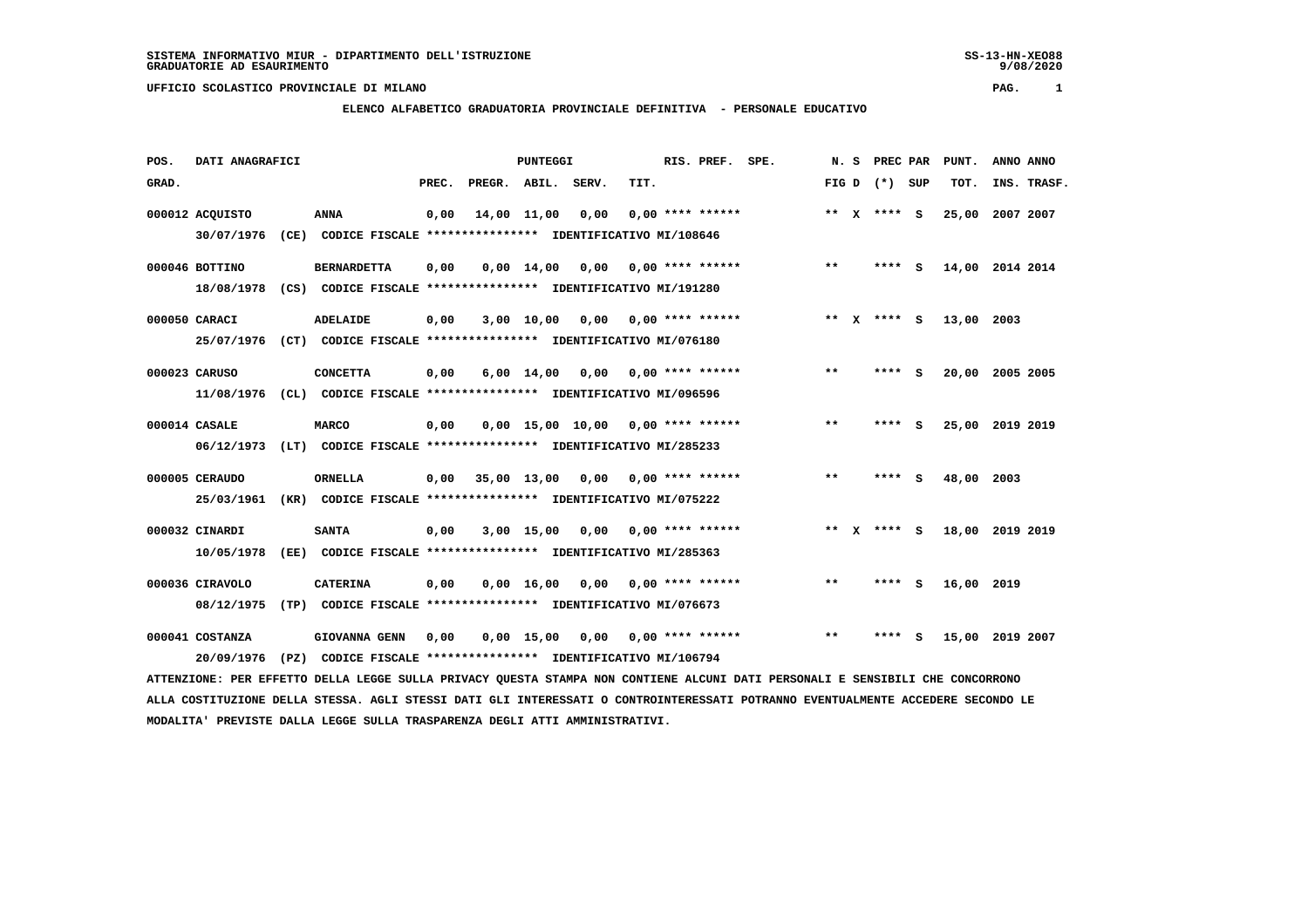**ELENCO ALFABETICO GRADUATORIA PROVINCIALE DEFINITIVA - PERSONALE EDUCATIVO**

 **POS. DATI ANAGRAFICI PUNTEGGI RIS. PREF. SPE. N. S PREC PAR PUNT. ANNO ANNO**GRAD. **BRAD. PREC. PREGR. ABIL. SERV.** TIT. **FIG D** (\*) SUP TOT. INS. TRASF.  **000034 CRISAFI MARIA 0,00 3,00 14,00 0,00 0,00 \*\*\*\* \*\*\*\*\*\* \*\* \*\*\*\* S 17,00 2007 2007 28/03/1971 (PA) CODICE FISCALE \*\*\*\*\*\*\*\*\*\*\*\*\*\*\*\* IDENTIFICATIVO MI/110029 000015 CUSCITO MARIA CATERIN 0,00 5,00 15,00 0,00 3,00 \*\*\*\* \*\*\*\*\*\* \*\* \*\*\*\* S 23,00 2019 2019 17/08/1977 (BA) CODICE FISCALE \*\*\*\*\*\*\*\*\*\*\*\*\*\*\*\* IDENTIFICATIVO MI/285428 000056 D'ANGELO ROSALIA 0,00 0,00 9,00 0,00 0,00 \*\*\*\* \*\*\*\*\*\* \*\* X \*\*\*\* S 9,00 2011 2011 09/05/1978 (AG) CODICE FISCALE \*\*\*\*\*\*\*\*\*\*\*\*\*\*\*\* IDENTIFICATIVO MI/167788 000022 DE GRAZIA ROBERTO 0,00 0,00 12,00 6,00 3,00 \*\*\*\* \*\*\*\*\*\* \*\* X \*\*\*\* S 21,00 2019 09/01/1973 (CL) CODICE FISCALE \*\*\*\*\*\*\*\*\*\*\*\*\*\*\*\* IDENTIFICATIVO MI/074440 000010 DEL BENE NADIA 0,00 14,00 13,00 0,00 0,00 \*\*\*\* \*\*\*\*\*\* \*\* \*\*\*\* S 27,00 2003 20/11/1972 (KR) CODICE FISCALE \*\*\*\*\*\*\*\*\*\*\*\*\*\*\*\* IDENTIFICATIVO MI/067458 000030 DE ROSA GABRIELLA 0,00 3,00 16,00 0,00 0,00 \*\*\*\* \*\*\*\*\*\* \*\* \*\*\*\* S 19,00 2019 2019 23/11/1975 (NA) CODICE FISCALE \*\*\*\*\*\*\*\*\*\*\*\*\*\*\*\* IDENTIFICATIVO MI/285427 000002 FANTASIA ALBINA SABRIN 0,00 11,00 15,00 36,00 0,00 \*\*\*\* \*\*\*\*\*\* \*\* \*\*\*\* S 62,00 2014 2014 03/09/1970 (FG) CODICE FISCALE \*\*\*\*\*\*\*\*\*\*\*\*\*\*\*\* IDENTIFICATIVO MI/191564 000053 FASANELLA ROSALBA 0,00 0,00 13,00 0,00 0,00 \*\*\*\* \*\*\*\*\*\* \*\* X \*\*\*\* S 13,00 2011 2011**

 **19/11/1970 (FG) CODICE FISCALE \*\*\*\*\*\*\*\*\*\*\*\*\*\*\*\* IDENTIFICATIVO MI/166844**

 **000039 FONTE ANTONELLA 0,00 3,00 12,00 0,00 0,00 \*\*\*\* \*\*\*\*\*\* \*\* \*\*\*\* S 15,00 2014 2014 24/09/1980 (TP) CODICE FISCALE \*\*\*\*\*\*\*\*\*\*\*\*\*\*\*\* IDENTIFICATIVO MI/192015 ATTENZIONE: PER EFFETTO DELLA LEGGE SULLA PRIVACY QUESTA STAMPA NON CONTIENE ALCUNI DATI PERSONALI E SENSIBILI CHE CONCORRONO**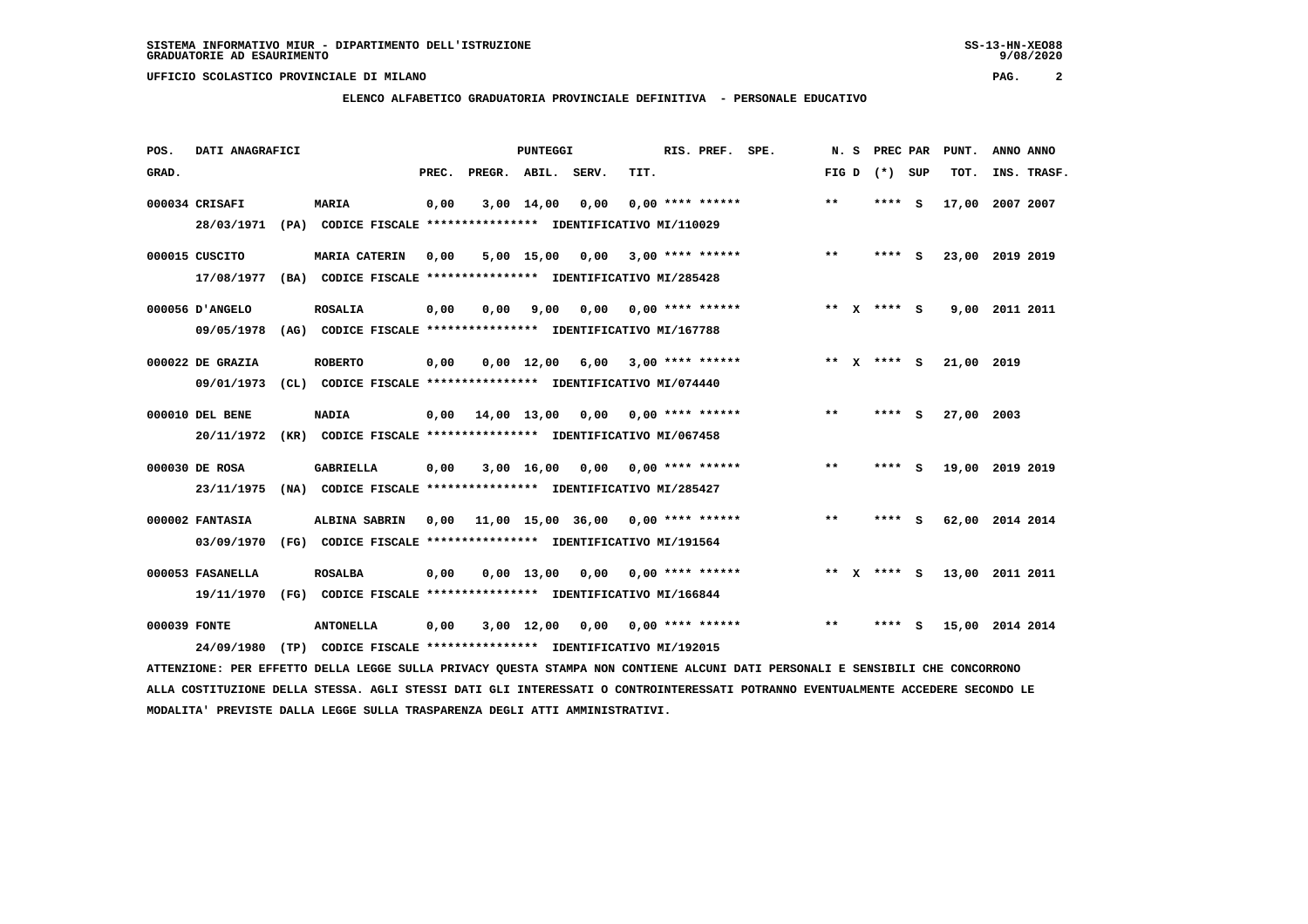**ELENCO ALFABETICO GRADUATORIA PROVINCIALE DEFINITIVA - PERSONALE EDUCATIVO**

| POS.         | DATI ANAGRAFICI  |  |                                                                                                                               | PUNTEGGI |                    |                    |                                     |      |  | RIS. PREF. SPE.    |  |       | N.S | PREC PAR |     | PUNT.           | ANNO ANNO |             |
|--------------|------------------|--|-------------------------------------------------------------------------------------------------------------------------------|----------|--------------------|--------------------|-------------------------------------|------|--|--------------------|--|-------|-----|----------|-----|-----------------|-----------|-------------|
| GRAD.        |                  |  |                                                                                                                               | PREC.    | PREGR. ABIL. SERV. |                    |                                     | TIT. |  |                    |  | FIG D |     | (*) SUP  |     | TOT.            |           | INS. TRASF. |
|              | 000003 FRANZE'   |  | <b>ANTONIO</b>                                                                                                                | 0,00     |                    |                    | $0,00 \quad 11,00 \quad 44,00$      |      |  | $6,00$ **** ****** |  | $***$ |     | ****     | - S | 61,00           | 2003      |             |
|              | 18/09/1979       |  | (RC) CODICE FISCALE **************** IDENTIFICATIVO MI/145006                                                                 |          |                    |                    |                                     |      |  |                    |  |       |     |          |     |                 |           |             |
|              | 000055 GAMBINO   |  | <b>SALVATRICE</b>                                                                                                             | 0,00     |                    | 0.00 11.00         | 0.00                                |      |  | 0,00 **** ******   |  | $* *$ | x   | **** S   |     | 11,00 2014 2014 |           |             |
|              | 24/11/1972       |  | (CT) CODICE FISCALE **************** IDENTIFICATIVO MI/191626                                                                 |          |                    |                    |                                     |      |  |                    |  |       |     |          |     |                 |           |             |
|              | 000013 GAROFALO  |  | <b>TANIA</b>                                                                                                                  | 0,00     |                    | 9,00 13,00         | 0,00                                |      |  | $3,00$ **** ****** |  | $* *$ |     | ****     |     | 25,00 2011 2011 |           |             |
|              | 29/08/1980       |  | (SA) CODICE FISCALE **************** IDENTIFICATIVO MI/167587                                                                 |          |                    |                    |                                     |      |  |                    |  |       |     |          |     |                 |           |             |
|              | 000044 GIACALONE |  | <b>ANTONIA</b>                                                                                                                | 0,00     |                    | 0,00 14,00         | 0,00                                |      |  | $0.00$ **** ****** |  | $***$ |     | ****     | s   | 14,00           | 2005 2005 |             |
|              | 19/09/1965       |  | (TP) CODICE FISCALE **************** IDENTIFICATIVO MI/096704                                                                 |          |                    |                    |                                     |      |  |                    |  |       |     |          |     |                 |           |             |
|              | 000017 GIUGNO    |  | MARIA FILIPPA                                                                                                                 | 0,00     |                    | $6,00 \quad 16,00$ | 0,00                                |      |  | 0,00 **** ******   |  | $***$ |     | **** S   |     | 22,00 2019 2019 |           |             |
|              | 18/07/1956       |  | (CL) CODICE FISCALE **************** IDENTIFICATIVO MI/285409                                                                 |          |                    |                    |                                     |      |  |                    |  |       |     |          |     |                 |           |             |
| 000026 GRANO |                  |  | <b>MARILISA</b>                                                                                                               | 0,00     |                    | 3,00 17,00         | 0,00                                |      |  | $0.00$ **** ****** |  | $* *$ |     |          | - S | 20,00 2019 2019 |           |             |
|              | 24/09/1977       |  | (ME) CODICE FISCALE **************** IDENTIFICATIVO MI/285277                                                                 |          |                    |                    |                                     |      |  |                    |  |       |     |          |     |                 |           |             |
|              | 000048 IANNACONE |  | ANGELA MARIA                                                                                                                  | 0,00     |                    | $0,00 \quad 14,00$ | 0,00                                |      |  | $0.00$ **** ****** |  | $***$ |     | ****     | - 5 | 14,00           | 2019 2019 |             |
|              | 28/03/1978       |  | (EE) CODICE FISCALE **************** IDENTIFICATIVO MI/285377                                                                 |          |                    |                    |                                     |      |  |                    |  |       |     |          |     |                 |           |             |
|              | 000008 IULIANI   |  | <b>MARIANNA</b>                                                                                                               | 0,00     |                    |                    | $0.00$ 13.00 24.00 0.00 **** ****** |      |  |                    |  | $* *$ |     | **** S   |     | 37,00 2014 2014 |           |             |
|              | 29/10/1979       |  | (FG) CODICE FISCALE **************** IDENTIFICATIVO MI/192225                                                                 |          |                    |                    |                                     |      |  |                    |  |       |     |          |     |                 |           |             |
|              | 000040 LEONARDI  |  | <b>SEBASTIANO</b>                                                                                                             | 0,00     |                    | $3,00$ 12,00       | 0,00                                |      |  | $0.00$ **** ****** |  | $* *$ |     |          | s   | 15,00 2018 2018 |           |             |
|              | 06/10/1974       |  | (CT) CODICE FISCALE **************** IDENTIFICATIVO MI/284914                                                                 |          |                    |                    |                                     |      |  |                    |  |       |     |          |     |                 |           |             |
|              |                  |  | ATTENZIONE: PER EFFETTO DELLA LEGGE SULLA PRIVACY QUESTA STAMPA NON CONTIENE ALCUNI DATI PERSONALI E SENSIBILI CHE CONCORRONO |          |                    |                    |                                     |      |  |                    |  |       |     |          |     |                 |           |             |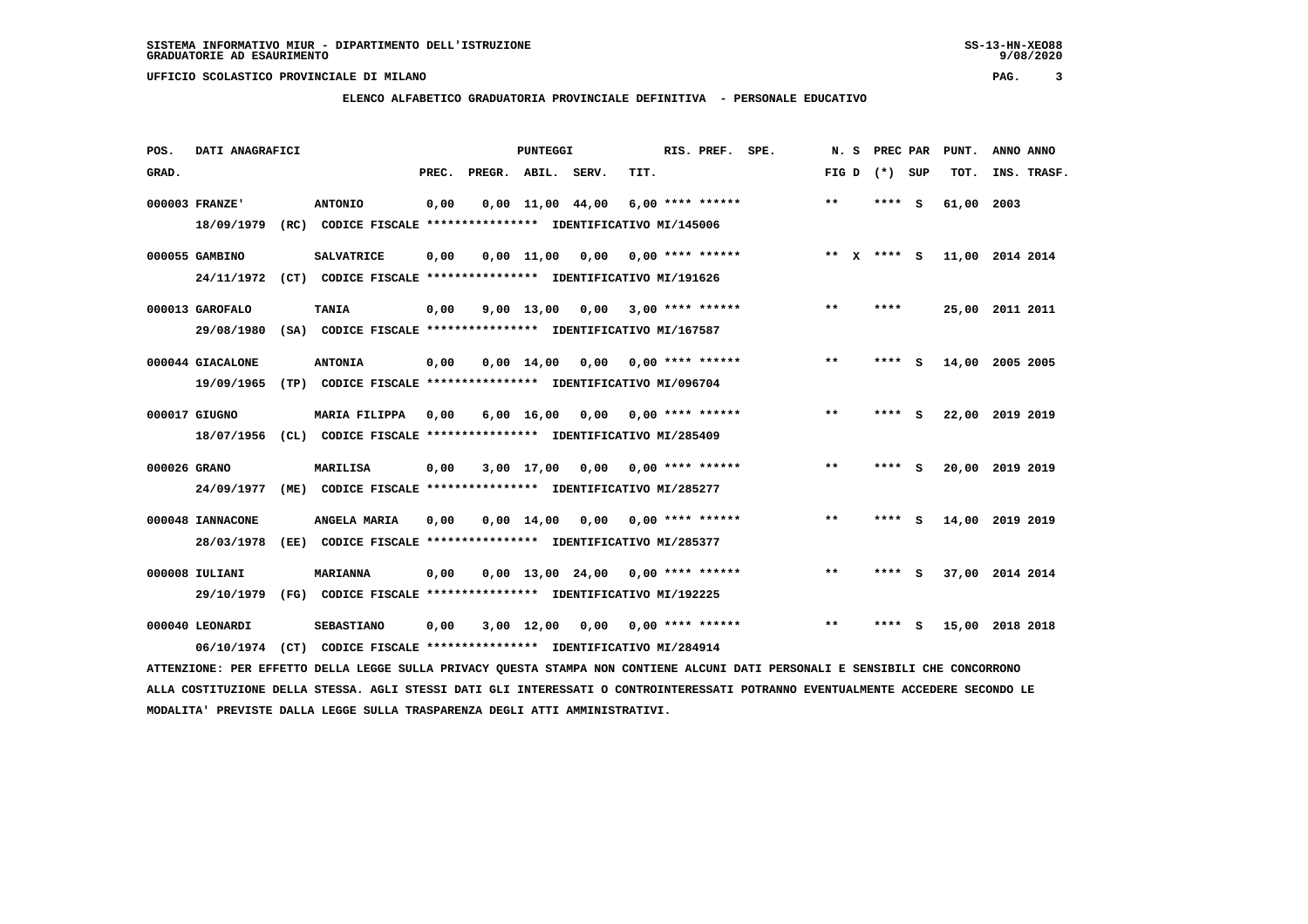**ELENCO ALFABETICO GRADUATORIA PROVINCIALE DEFINITIVA - PERSONALE EDUCATIVO**

| POS.         | DATI ANAGRAFICI                |                                                                                           |       |                    | <b>PUNTEGGI</b>    |                                     |      | RIS. PREF.                | SPE. | N.S   | PREC PAR        |     | PUNT.           | ANNO ANNO |             |
|--------------|--------------------------------|-------------------------------------------------------------------------------------------|-------|--------------------|--------------------|-------------------------------------|------|---------------------------|------|-------|-----------------|-----|-----------------|-----------|-------------|
| GRAD.        |                                |                                                                                           | PREC. | PREGR. ABIL. SERV. |                    |                                     | TIT. |                           |      |       | FIG D $(*)$ SUP |     | TOT.            |           | INS. TRASF. |
| 000045 LEONE | 29/02/1968                     | <b>FRANCESCO</b><br>(RM) CODICE FISCALE **************** IDENTIFICATIVO MI/167287         | 0,00  |                    | $0,00 \quad 14,00$ | 0,00                                |      | $0.00$ **** ******        |      |       | ** $X$ ****     |     | 14,00 2011 2011 |           |             |
|              | 000019 LO SCIUTO<br>26/02/1956 | FRANCESCA MAR<br>(PA) CODICE FISCALE **************** IDENTIFICATIVO MI/166232            | 0,00  |                    |                    | $6,00$ 15,00 0,00                   |      | $0.00$ **** ******        |      |       | ** $X$ **** S   |     | 21,00 2011 2011 |           |             |
|              | 000011 MANGONE<br>09/06/1963   | LUCIA<br>(CZ) CODICE FISCALE **************** IDENTIFICATIVO MI/075629                    | 0,00  |                    |                    | $3,00$ 11,00 12,00 0,00 **** ****** |      |                           |      |       | ** X **** S     |     | 26,00 2003      |           |             |
|              | 000004 MERRONE<br>27/09/1967   | ANGELA CARMEL<br>(BN) CODICE FISCALE **************** IDENTIFICATIVO MI/075418            | 0.00  |                    |                    | $0,00$ 11,00 48,00 0,00 **** ****** |      |                           |      | **    | ****            | - S | 59,00 2003      |           |             |
|              | 000007 MISSERI<br>14/05/1981   | <b>MARIA</b><br>(PA) CODICE FISCALE **************** IDENTIFICATIVO MI/107351             | 0,00  |                    |                    | 24,00 13,00 0,00 0,00 **** ******   |      |                           |      |       | ** x **** S     |     | 37,00 2007 2007 |           |             |
|              | 000001 MONTALTO<br>07/09/1968  | <b>ALESSANDRA</b><br>(TP) CODICE FISCALE **************** IDENTIFICATIVO MI/221865        | 0,00  |                    |                    | $9,00$ 17,00 38,00 0,00 **** ****** |      |                           |      | $* *$ | ****            | - S | 64,00 2003      |           |             |
|              | 000052 MONTANINO<br>23/03/1974 | <b>ANITA</b><br>(NA) CODICE FISCALE **************** IDENTIFICATIVO MI/167016             | 0,00  |                    | $0,00$ 13,00       | 0,00                                |      | 0.00 **** ******          |      | $***$ | **** S          |     | 13,00 2011 2011 |           |             |
|              | 000025 ORIOLO                  | <b>CARMELA</b><br>22/08/1972 (CS) CODICE FISCALE *************** IDENTIFICATIVO MI/285534 | 0,00  |                    | 3,00 14,00         | 0,00                                |      | 3,00 **** ******          |      |       | ** x **** S     |     | 20,00 2019 2019 |           |             |
|              | 000028 ORLANDO<br>19/06/1975   | <b>MARIA ROSARIA</b><br>(CL) CODICE FISCALE **************** IDENTIFICATIVO MI/065885     | 0,00  |                    | 6,00 13,00         |                                     |      | $0.00$ $0.00$ **** ****** |      | $* *$ | ****            | s   | 19,00           | 2003      |             |

 **ATTENZIONE: PER EFFETTO DELLA LEGGE SULLA PRIVACY QUESTA STAMPA NON CONTIENE ALCUNI DATI PERSONALI E SENSIBILI CHE CONCORRONO ALLA COSTITUZIONE DELLA STESSA. AGLI STESSI DATI GLI INTERESSATI O CONTROINTERESSATI POTRANNO EVENTUALMENTE ACCEDERE SECONDO LE MODALITA' PREVISTE DALLA LEGGE SULLA TRASPARENZA DEGLI ATTI AMMINISTRATIVI.**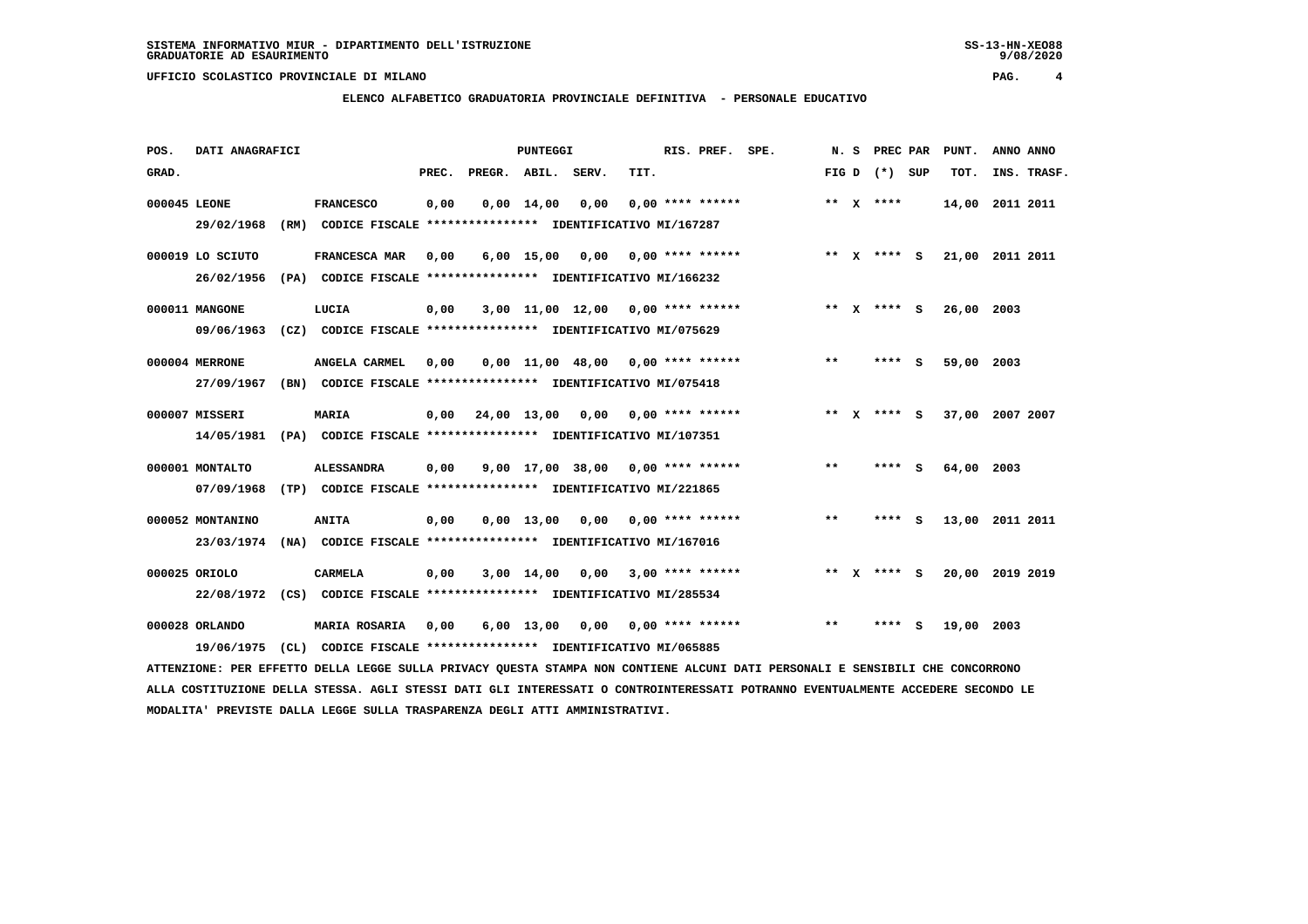**ELENCO ALFABETICO GRADUATORIA PROVINCIALE DEFINITIVA - PERSONALE EDUCATIVO**

| POS.        | DATI ANAGRAFICI                 |                                                                                            |       |                    | PUNTEGGI           |                               |                                | RIS. PREF. | SPE. |       |              | N. S PREC PAR |     | PUNT.      | ANNO ANNO       |
|-------------|---------------------------------|--------------------------------------------------------------------------------------------|-------|--------------------|--------------------|-------------------------------|--------------------------------|------------|------|-------|--------------|---------------|-----|------------|-----------------|
| GRAD.       |                                 |                                                                                            | PREC. | PREGR. ABIL. SERV. |                    |                               | TIT.                           |            |      | FIG D |              | (*) SUP       |     | TOT.       | INS. TRASF.     |
|             | 000006 PANTALEO<br>12/05/1969   | <b>ANTONELLA</b><br>(PA) CODICE FISCALE **************** IDENTIFICATIVO MI/110984          | 0,00  |                    | 28,00 12,00        | 0,00                          | $1,00$ **** ******             |            |      | $***$ |              | **** S        |     | 41,00      | 2007 2007       |
|             | 000016 PASSANANTE               | <b>ANTONINA</b><br>29/01/1972 (TP) CODICE FISCALE *************** IDENTIFICATIVO MI/080929 | 0,00  |                    | $6,00 \quad 16,00$ | 0,00                          | $0.00$ **** ******             |            |      | $* *$ |              | **** S        |     |            | 22,00 2004 2004 |
|             | 000029 PERNA<br>31/03/1979      | <b>GIUSEPPA SARA</b><br>(PA) CODICE FISCALE **************** IDENTIFICATIVO MI/192407      | 0,00  |                    | 3,00 16,00         |                               | $0.00$ $0.00$ $***$ **** ***** |            |      |       |              | ** $X$ **** S |     |            | 19,00 2014 2014 |
|             | 000043 PETTINATO<br>25/08/1980  | <b>CLAUDIA</b><br>(PA) CODICE FISCALE **************** IDENTIFICATIVO MI/285474            | 0,00  |                    | $0.00$ 15.00       | 0,00                          | $0.00$ **** ******             |            |      | **    |              | **** S        |     |            | 15,00 2019 2019 |
|             | 000047 PIRRONE<br>11/07/1977    | <b>MARIA GRAZIA</b><br>(TP) CODICE FISCALE **************** IDENTIFICATIVO MI/285486       | 0,00  |                    |                    | $0.00 \quad 14.00 \quad 0.00$ | 0,00 **** ******               |            |      | $**$  |              | ****          | - S |            | 14,00 2019 2019 |
|             | 000020 PISCITELLO<br>15/09/1978 | <b>IRENE</b><br>(PA) CODICE FISCALE **************** IDENTIFICATIVO MI/192322              | 0,00  |                    | $6,00$ 15,00       |                               | $0,00$ $0,00$ **** ******      |            |      | $***$ |              | **** S        |     |            | 21,00 2014 2014 |
| 000037 POLO | 14/11/1978                      | <b>MARILISA</b><br>(CL) CODICE FISCALE **************** IDENTIFICATIVO MI/069452           | 0,00  |                    | $3,00$ 12,00       | 0,00                          | $0.00$ **** ******             |            |      |       |              | ** x **** S   |     | 15,00 2003 |                 |
|             | 000033 PONZANO<br>18/01/1960    | <b>ELEONORA</b><br>(CS) CODICE FISCALE **************** IDENTIFICATIVO MI/285495           | 0,00  |                    | $3,00$ 15,00       | 0,00                          | $0.00$ **** ******             |            |      | $* *$ |              | ****          | - 5 |            | 18,00 2019 2019 |
|             | 000018 REALMUTO<br>29/05/1974   | <b>ANTONINA</b><br>(EE) CODICE FISCALE **************** IDENTIFICATIVO MI/063854           | 0,00  |                    | $6,00$ 15,00       | 0,00                          | 0,00 **** ******               |            |      | $* *$ | $\mathbf{x}$ | **** S        |     | 21,00      | 2003            |

 **ATTENZIONE: PER EFFETTO DELLA LEGGE SULLA PRIVACY QUESTA STAMPA NON CONTIENE ALCUNI DATI PERSONALI E SENSIBILI CHE CONCORRONO ALLA COSTITUZIONE DELLA STESSA. AGLI STESSI DATI GLI INTERESSATI O CONTROINTERESSATI POTRANNO EVENTUALMENTE ACCEDERE SECONDO LE MODALITA' PREVISTE DALLA LEGGE SULLA TRASPARENZA DEGLI ATTI AMMINISTRATIVI.**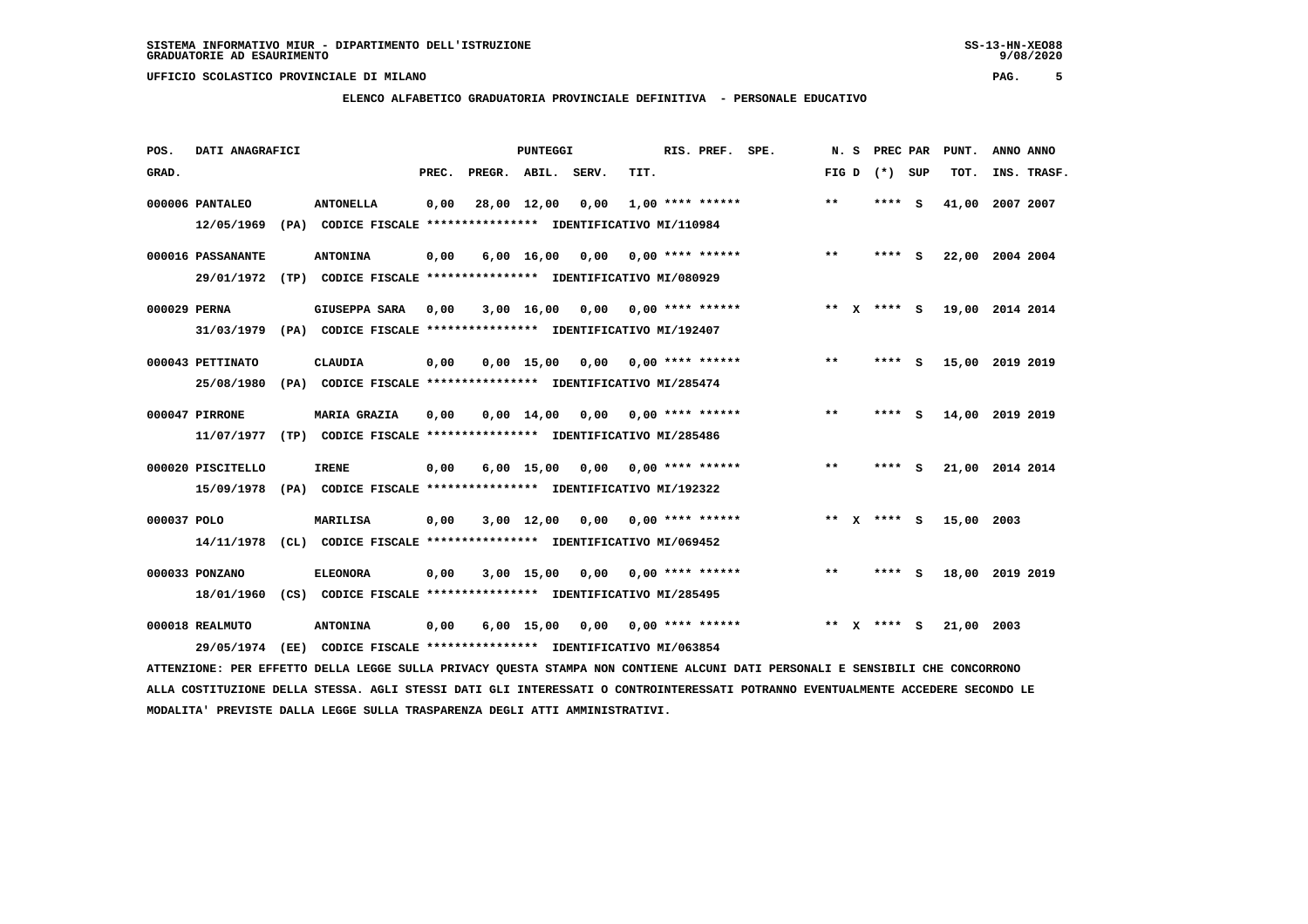**ELENCO ALFABETICO GRADUATORIA PROVINCIALE DEFINITIVA - PERSONALE EDUCATIVO**

| POS.         | DATI ANAGRAFICI  |  |                                                                                                                               | PUNTEGGI |                    |              |                                    |      |  | RIS. PREF. SPE.           |  |       | N. S | PREC PAR        |  | PUNT.           | ANNO ANNO |             |
|--------------|------------------|--|-------------------------------------------------------------------------------------------------------------------------------|----------|--------------------|--------------|------------------------------------|------|--|---------------------------|--|-------|------|-----------------|--|-----------------|-----------|-------------|
| GRAD.        |                  |  |                                                                                                                               | PREC.    | PREGR. ABIL. SERV. |              |                                    | TIT. |  |                           |  |       |      | FIG D $(*)$ SUP |  | TOT.            |           | INS. TRASF. |
|              | 000042 SAVOCA    |  | <b>MARIA</b>                                                                                                                  | 0,00     |                    | $0,00$ 15,00 | 0,00                               |      |  | $0.00$ **** ******        |  | $**$  |      | **** S          |  | 15,00 2019 2019 |           |             |
|              |                  |  | 04/02/1971 (PA) CODICE FISCALE *************** IDENTIFICATIVO MI/285263                                                       |          |                    |              |                                    |      |  |                           |  |       |      |                 |  |                 |           |             |
|              | 000051 SORTINO   |  | <b>ERNESTA</b>                                                                                                                | 0,00     |                    |              | $3,00$ 10,00 0,00 0,00 **** ****** |      |  |                           |  | $***$ |      | **** S          |  | 13,00 2005 2005 |           |             |
|              | 13/05/1970       |  | (AG) CODICE FISCALE *************** IDENTIFICATIVO MI/096113                                                                  |          |                    |              |                                    |      |  |                           |  |       |      |                 |  |                 |           |             |
| 000038 TONTI |                  |  | <b>MARIA TERESA</b>                                                                                                           | 0,00     |                    | $0.00$ 15.00 |                                    |      |  | $0,00$ $0,00$ **** ****** |  | $* *$ |      | **** S          |  | 15,00 2014 2014 |           |             |
|              |                  |  | 04/02/1961 (RC) CODICE FISCALE *************** IDENTIFICATIVO MI/191231                                                       |          |                    |              |                                    |      |  |                           |  |       |      |                 |  |                 |           |             |
|              | 000054 TRUNFIO   |  | <b>CATERINA</b>                                                                                                               | 0,00     |                    |              | $0.00$ 12.00 0.00 0.00 **** ****** |      |  |                           |  |       |      | ** X **** S     |  | 12,00 2003      |           |             |
|              | 12/08/1972       |  | (EE) CODICE FISCALE **************** IDENTIFICATIVO MI/076393                                                                 |          |                    |              |                                    |      |  |                           |  |       |      |                 |  |                 |           |             |
|              | 000024 VERDUCI   |  | <b>MARIA IMMACOL</b>                                                                                                          | 0,00     |                    |              | $3,00$ 11,00 0,00 6,00 **** ****** |      |  |                           |  |       |      | ** X **** S     |  | 20,00 2007 2007 |           |             |
|              |                  |  | 02/12/1977 (RC) CODICE FISCALE *************** IDENTIFICATIVO MI/108891                                                       |          |                    |              |                                    |      |  |                           |  |       |      |                 |  |                 |           |             |
|              | 000021 VESTUTI   |  | <b>RAFFAELLA</b>                                                                                                              | 0,00     |                    | $6,00$ 15,00 |                                    |      |  |                           |  | $***$ |      | **** S          |  | 21,00 2014 2014 |           |             |
|              | 30/03/1968       |  | (SA) CODICE FISCALE **************** IDENTIFICATIVO MI/192128                                                                 |          |                    |              |                                    |      |  |                           |  |       |      |                 |  |                 |           |             |
|              | 000027 VILLANI   |  | <b>ROSA</b>                                                                                                                   | 0,00     |                    |              | 6,00 13,00 0,00                    |      |  | $0.00$ **** ******        |  |       |      | ** $X$ ****     |  | 19,00 2003      |           |             |
|              | 19/10/1965       |  | (FG) CODICE FISCALE **************** IDENTIFICATIVO MI/063239                                                                 |          |                    |              |                                    |      |  |                           |  |       |      |                 |  |                 |           |             |
|              | 000035 VITELLARO |  | <b>MARIA STEFANI</b>                                                                                                          | 0,00     |                    |              | $3,00$ 13,00 0,00 0,00 **** ****** |      |  |                           |  | $* *$ |      | **** S          |  | 16,00 2014 2014 |           |             |
|              | 27/03/1975       |  | (PA) CODICE FISCALE **************** IDENTIFICATIVO MI/192150                                                                 |          |                    |              |                                    |      |  |                           |  |       |      |                 |  |                 |           |             |
|              | 000049 ZAFFINO   |  | SONIA RAFFAEL                                                                                                                 | 0,00     |                    |              | 3,00 11,00 0,00 0,00 **** ******   |      |  |                           |  | $* *$ |      | **** S          |  | 14,00 2019 2019 |           |             |
|              | 06/10/1973       |  | (RC) CODICE FISCALE **************** IDENTIFICATIVO MI/285234                                                                 |          |                    |              |                                    |      |  |                           |  |       |      |                 |  |                 |           |             |
|              |                  |  | ATTENZIONE: PER EFFETTO DELLA LEGGE SULLA PRIVACY QUESTA STAMPA NON CONTIENE ALCUNI DATI PERSONALI E SENSIBILI CHE CONCORRONO |          |                    |              |                                    |      |  |                           |  |       |      |                 |  |                 |           |             |